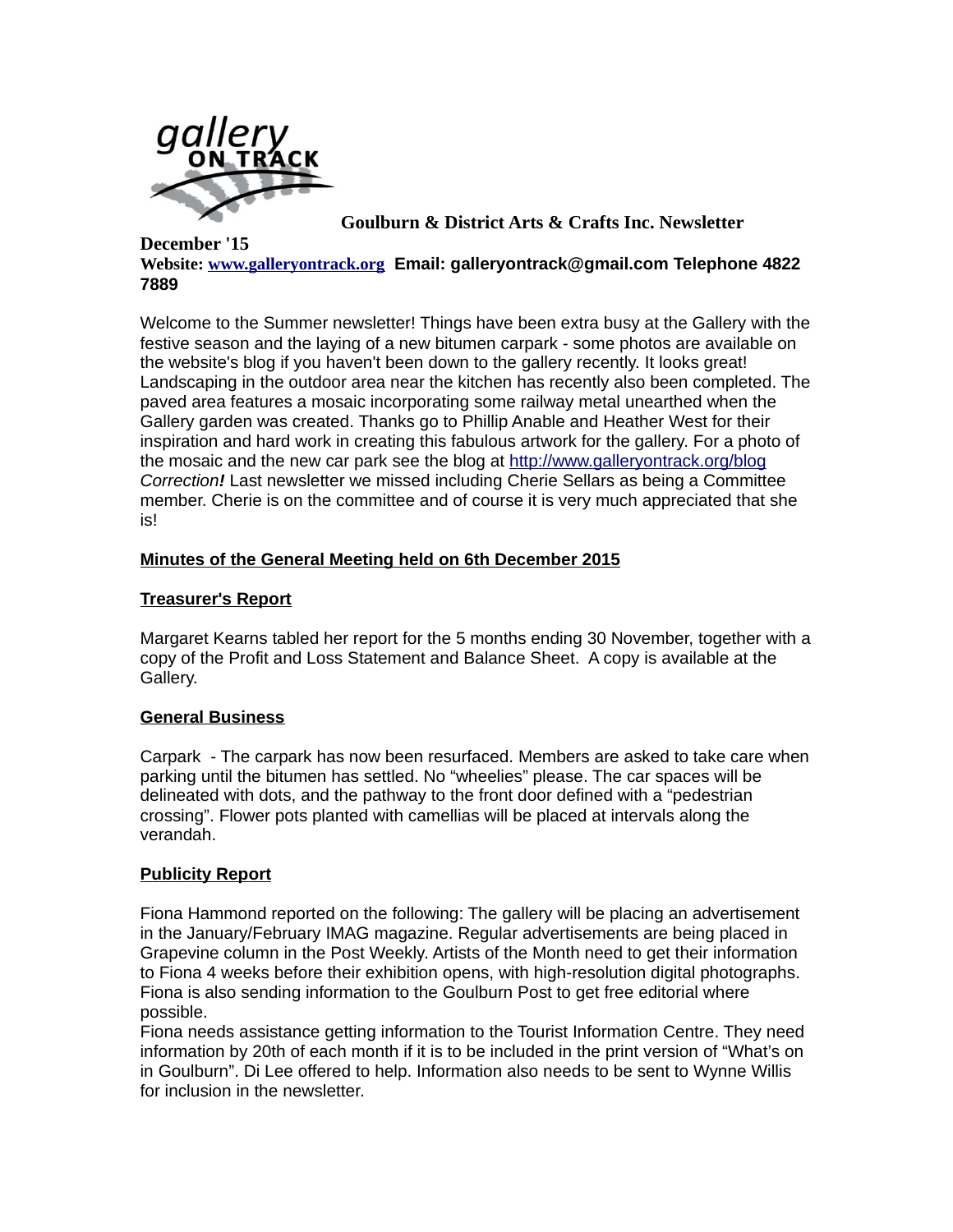Fiona suggested holding an "Open Evening", inviting representatives from the Council, local businesses, the Tourist Information Centre and hotel and motel proprietors etc., to make them aware of what the Gallery has to offer. The event could be catered and RSVP's would be required. Perhaps a Gallery on Track Voucher could be offered as a lucky door prize.

Margaret Kearns suggested an Open Day at the Gallery in the style of "Show and Tell". Exhibiting members could give demonstrations of their various art and craft practices. Stavros has volunteered to give a painting demonstration. Perhaps this could be a twilight show.

## **Gallery Repairs and Renovations**

With no grant funding, the kitchen renovations will not proceed for the time being. Crumbling mortar, particularly around the selection room doorways needs attention. Quotes are to be obtained and we also need to approach the ARTC to discuss payment for these repairs. There are still problems turning off the fans in the Gallery. A quote is to be obtained for the cost of rewiring them so that they are each on a separate switch. The viability of a roof over the shipping container was also discussed.



# **Composition and Care Labels**

Fiona Hammond has formatted new labels labels to be printed on paper. Carol Divall noted that if artists choose to use these labels, they should be in addition to, not in place of, the fabric care labels that need to be stitched into garments.

# **Watering of Garden**

Cherie Sellars reminded everyone who is rostered on at the gallery that the garden needs to be watered Wednesdays, Fridays and Sundays using the automatic watering system. The star jasmine planted near the fence needs to be handwatered.



# **A Gift from Wendy**

6.00 p.m. Working late at the office at Gallery – again. The phone rings. Will I answer it? I really don't want to talk to anyone right now. Oh, I might as well. A rather softly spoken male voice on the line. "Would the Gallery be interested in a donation of a spinning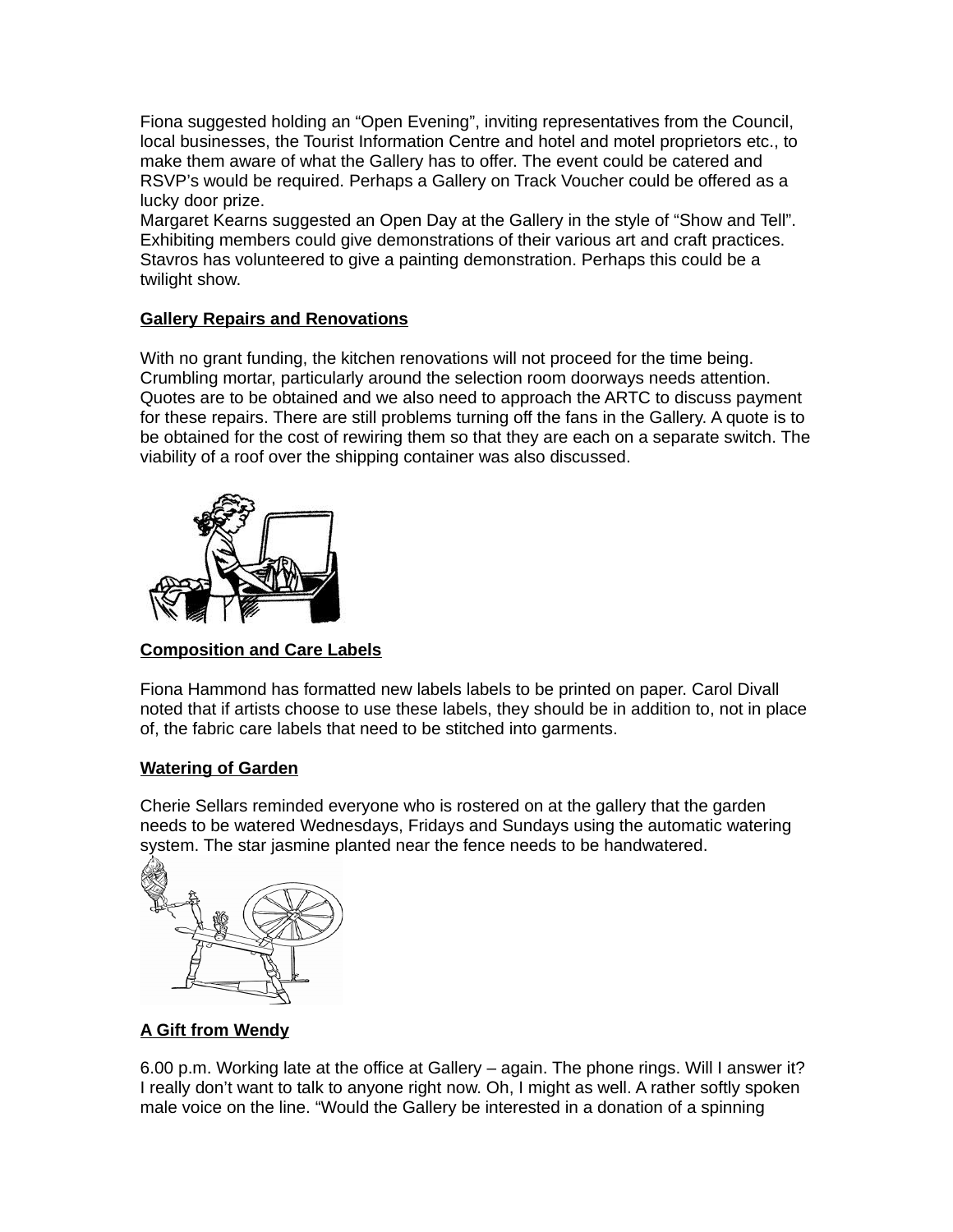wheel and some wool?"

It was Mal Goris. His mother, Wendy Wolfe, had recently passed away and he was clearing out her house in Canberra. She had known of the Gallery on Track and had mentioned us to him.

He wasn't sure what all the equipment was used for, or called, and described "turning things with wooden arms that expand in and out". I told him to bring everything to the Gallery and we would make sure that we found good homes for her possessions. Grahame Woodcock and Carol Divall were at the Gallery the next day to accept the wonderful treasure trove that arrived. There were spinning wheels, carding machines, wool winders, bags of fleece, unspun cotton and silk fibres, knitting needles, crochet hooks – everything that a woman who was passionate about her craft could want. Wendy obviously loved her craft and took great care of her equipment and materials. She had sewn calico drawstring sacks to store the fleeces and had carefully tucked little sachets of lavender inside each one to keep it smelling sweet. And she had attached a tag to each sack with the name of the animal who had provided the fleece for her – George the goat, Elizabeth the alpaca …

The next time I was at the Gallery, Ken Sullivan, wood turner extraordinaire, was on duty. Ken is a sometime handspinner himself. He has crafted an extraordinarily beautiful hand-turned coachwood spinning wheel for his own use. Amongst the bags of fleece, he spotted a few small samples of Wendy's handspun yarn and told me how impressed he was with the high quality of her craftsmanship.

And now Wendy's treasures have all found new homes - the Handspinners and Weavers Guild have the fleeces, the Gallery on Track has kept her carding machines and an electric spinning wheel as a resource for Gallery members, her knitting needles are going to some of the senior girls at the local high school etc. etc.

And as for me, I took a little bit of the unspun silk. My great-great grandmother was a silk-spinner in Glasgow in 1862 before she emigrated to Australia. I now have a link to her through the feel of the silk fibres in my hands.

My thanks to you, Wendy. *- Margaret Kearns*

### **And also...**

Faye Long wished everybody a Happy Christmas and thanked them for all their hard work and support during the past year. Also wishes for a speedy recovery to Lynette Brown.

The next general meeting is to be held on Saturday 19th March 2016 at 11 a.m.

#### **Welcome to New Members**

Jo Wilson, Carolyn Ho, Marion Parsons and Aija Podzuns

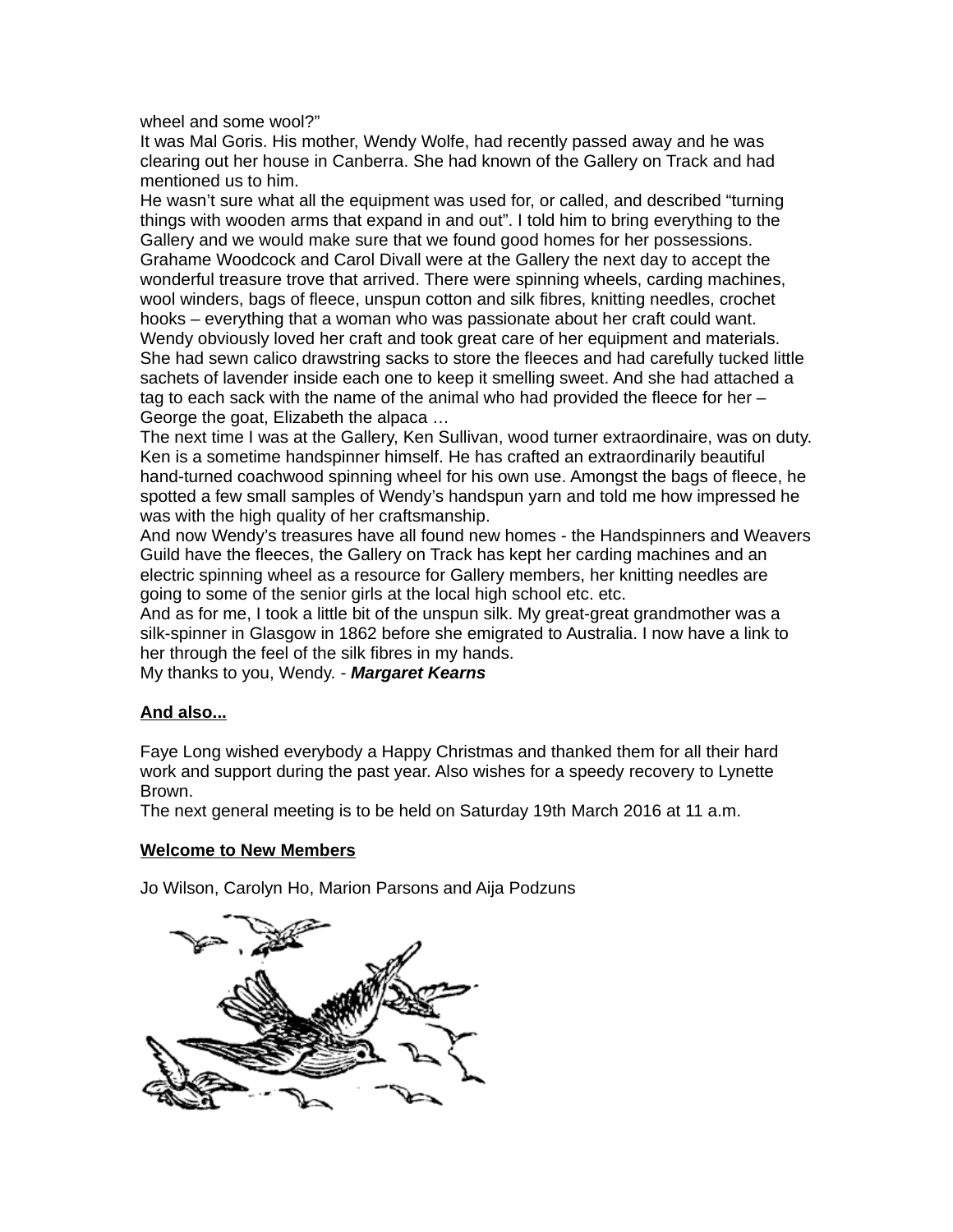### '**Out of the Blue' Exhibition February 2016**

 The next open exhibition opportunity (for members and non-members) at Gallery on Track is 'Out of the Blue', to be held at the Gallery from February 7 to 24, 2016. This wonderfully broad theme gives great scope for your creative ideas for this exhibition. It could be something quite surprising ... or something blue ... or maybe something from a 'blue' feeling or location, etc. Perhaps the deep blue sea, or blue ice caps, or even your own moody blues ... let your imagination take flight with this one! Your artworks can be two-dimensional (e.g. paintings/drawings) or three-dimensional (e.g. sculptural pieces, functional items, garments, jewellery, etc.), and they may incorporate found items but the creative input must be the work of the entrant only. Entrants may enter up to three items, and the item(s) MUST be accompanied by a completed entry form. Non-members of Goulburn District Arts and Crafts Inc. may not offer their items for sale during the exhibition. For any entries that are not for sale, please write 'NFS' in the retail price second of the entry form. \$3.00 per entry Exhibition dates: February 7 to 24, 2016

Official opening: Sunday February 7, @ 2pm All entries must be delivered to the Gallery on Track no later than 3pm Sunday January 24, 2016 Size restriction: Entries to be hung on walls—up to and including 50cm square will be displayed in the main gallery. Oversized entries may be displayed in the Crib Room if space is not available in the main exhibition area. Prizes awarded by viewer's choice votes. Gallery on Track gift vouchers as prizes 1st \$100, 2nd \$50, 3rd \$25.



### **Alison Lawrence Calligraphy Classes starting February 2016**

Come and learn the elegant Italic style and write in the concertina book that you will create.

Alison Lawrence, former President of the Australian Society of Calligraphers will teach continuing students from 10.30am to 12.30pm and beginners from 1pm to 3pm on Wednesdays 3rd February, 10th February, 17th February and 24th February 2016 costing a total of \$100. To enquire or enrol please contact Alison on alisoncallig@bigpond.com or 4822-0024.



### **Stavros Papantoniou Painting Classes starting February 2016**

 Stavros Papantoniou will be conducting a series of painting classes on Mondays at the Gallery on Track in 2016. Term 1 commences on 1st February and runs for 6 weeks.